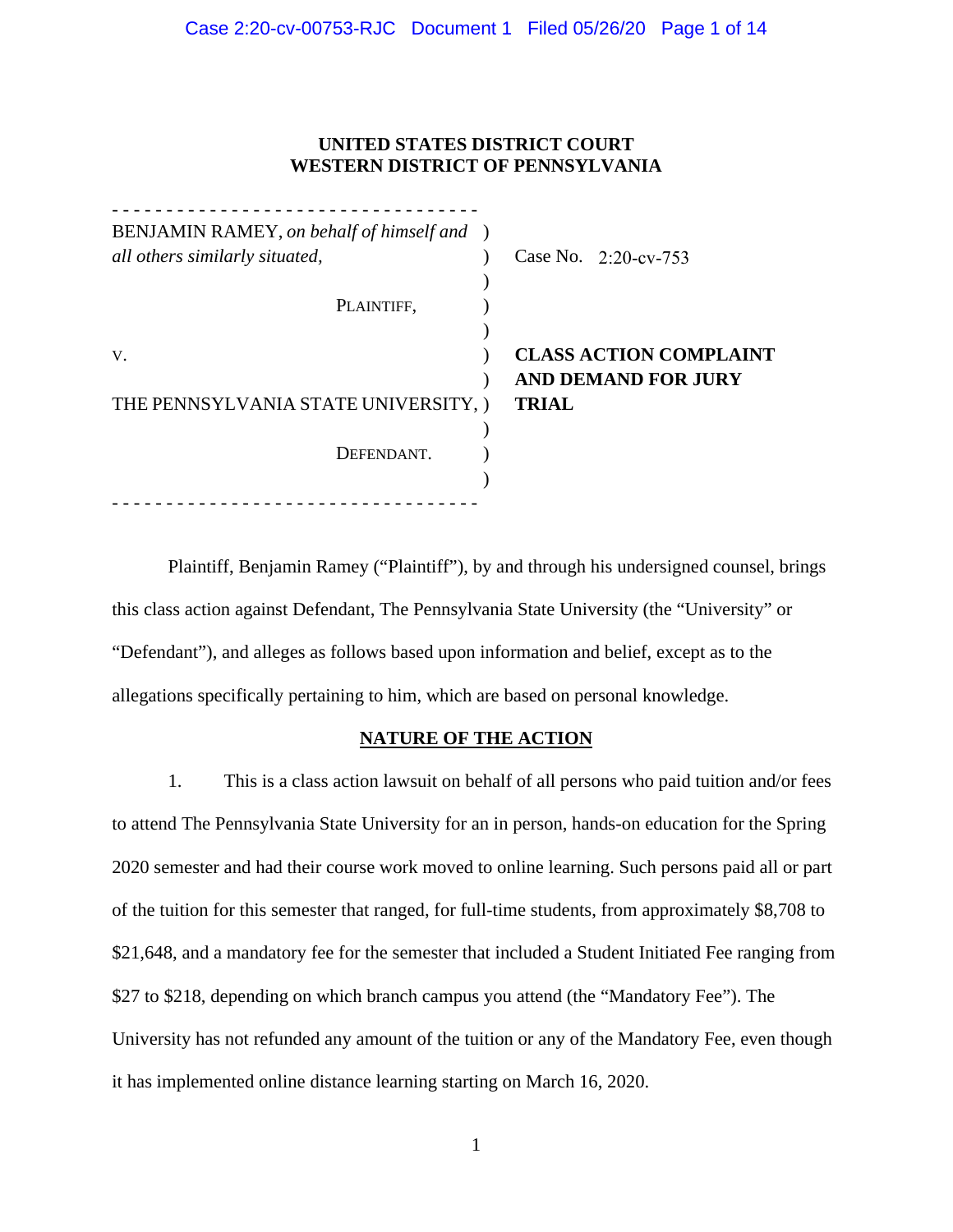#### Case 2:20-cv-00753-RJC Document 1 Filed 05/26/20 Page 2 of 14

2. On or about March 16, 2020, the University also stopped providing any of the services or facilities the Mandatory Fee was intended to cover because of the University's response to the Coronavirus Disease 2019 ("COVID-19") pandemic.

3. The University's failure to provide the services for which tuition and the Mandatory Fee were intended to cover since approximately March 16, 2020 is a breach of the contracts between the University and Plaintiff and the members of the Class and is unjust.

4. In short, Plaintiff and the members of the Class have paid for tuition for a firstrate education and an on-campus, in person educational experience, with all the appurtenant benefits offered by a first-rate university, and were provided a materially deficient and insufficient alternative, which alternative constitutes a breach of the contracts entered into by Plaintiff and the Class with the University. If Plaintiff and members of the Class wanted to take online classes rather than in-person classes with the University, they could have enrolled with Penn State World Campus Online ("World Campus").

5. As to the Mandatory Fee, Plaintiff and the Class have paid fees for services and facilities which are simply not being provided; this failure also constitutes a breach of the contracts entered into by Plaintiff and the Class with the University.

6. Plaintiff seeks, for himself and Class members, the University's disgorgement and return of the pro-rated portion of its tuition and Mandatory Fee, proportionate to the amount of time that remained in the Spring Semester 2020 when the University closed and switched to online distance learning.

#### **PARTIES**

7. Plaintiff Benjamin Ramey is a citizen of Pennsylvania and resides in Westmoreland County, Pennsylvania. He paid to attend the Spring 2020 semester at the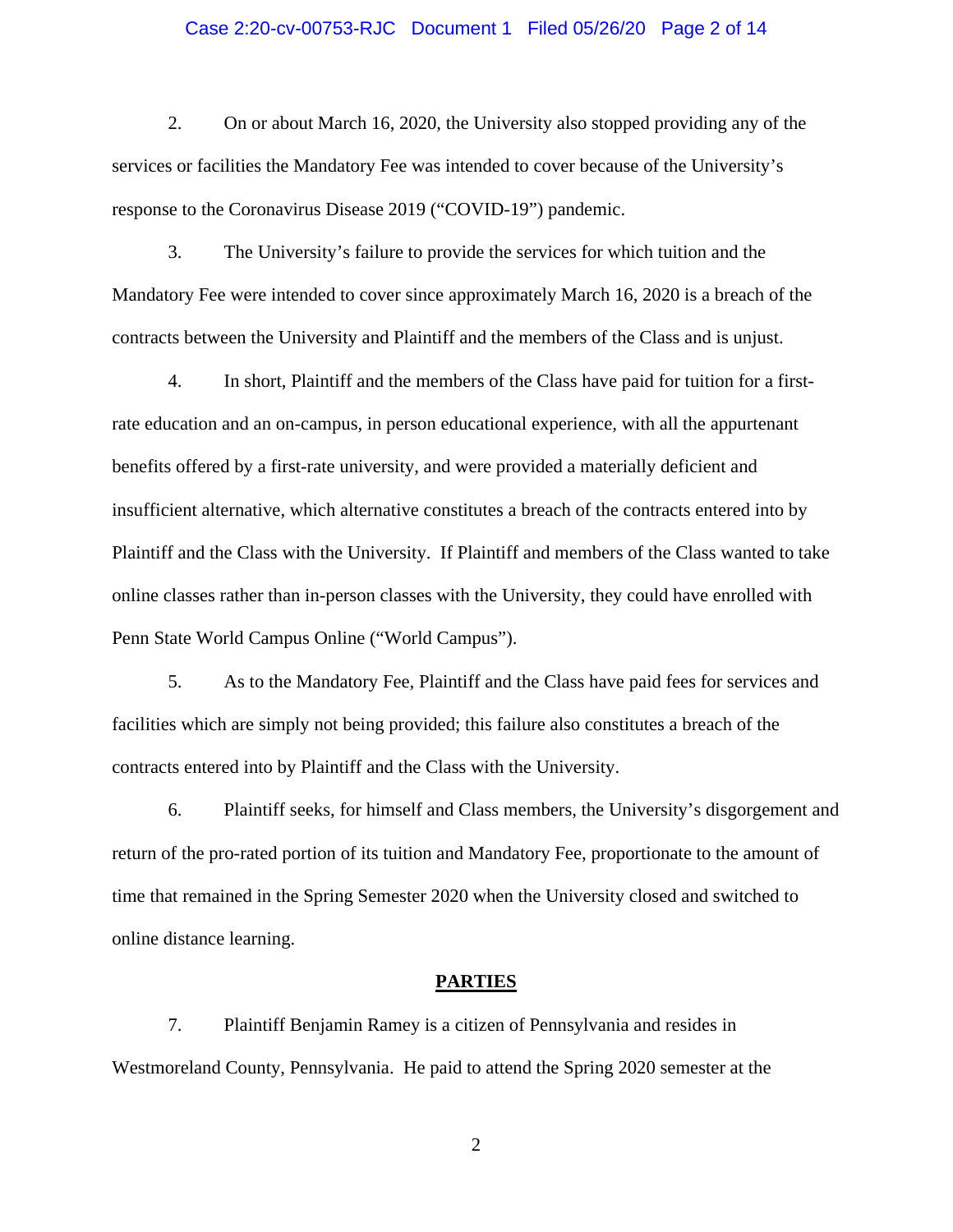#### Case 2:20-cv-00753-RJC Document 1 Filed 05/26/20 Page 3 of 14

University as a full-time undergraduate student at the University's Behrend campus located in Erie, Pennsylvania. Plaintiff paid tuition for the Spring 2020 semester and the Mandatory Fee to enable him to obtain an in-person, on-campus educational experience and enable him to participate in the activities and to utilize the services covered by the Mandatory Fee that he paid. He has not been provided a pro-rated refund of the tuition for his in-person classes that were discontinued and moved online, or the Mandatory Fee he paid after the University's facilities were closed and events were cancelled.

8. Defendant, The Pennsylvania State University, is one of the nation's largest public research university's with twenty campuses located throughout the state of Pennsylvania, as well as an online World Campus, and was founded in 1855. The University offers numerous major fields for undergraduate students, as well as a number of graduate programs. Defendant's undergraduate and graduate programs includes students from many, if not all, of the states in the country. Its principal campus is located in State College, Pennsylvania, but Defendant has 24 campuses around the state. Defendant is a citizen of Pennsylvania.

#### **JURISDICTION AND VENUE**

9. The Court has jurisdiction over this action pursuant to 28 U.S.C.  $\S 1332(d)(2)(A)$ , as modified by the Class Action Fairness Act of 2005, because at least one member of the Class, as defined below, is a citizen of a different state than Defendant, there are more than 100 members of the Class, and the aggregate amount in controversy exceeds \$5,000,000 exclusive of interests and costs.

10. This Court has personal jurisdiction over Defendant because many of the acts and transactions giving rise to this action occurred in this District, and because Defendant conducts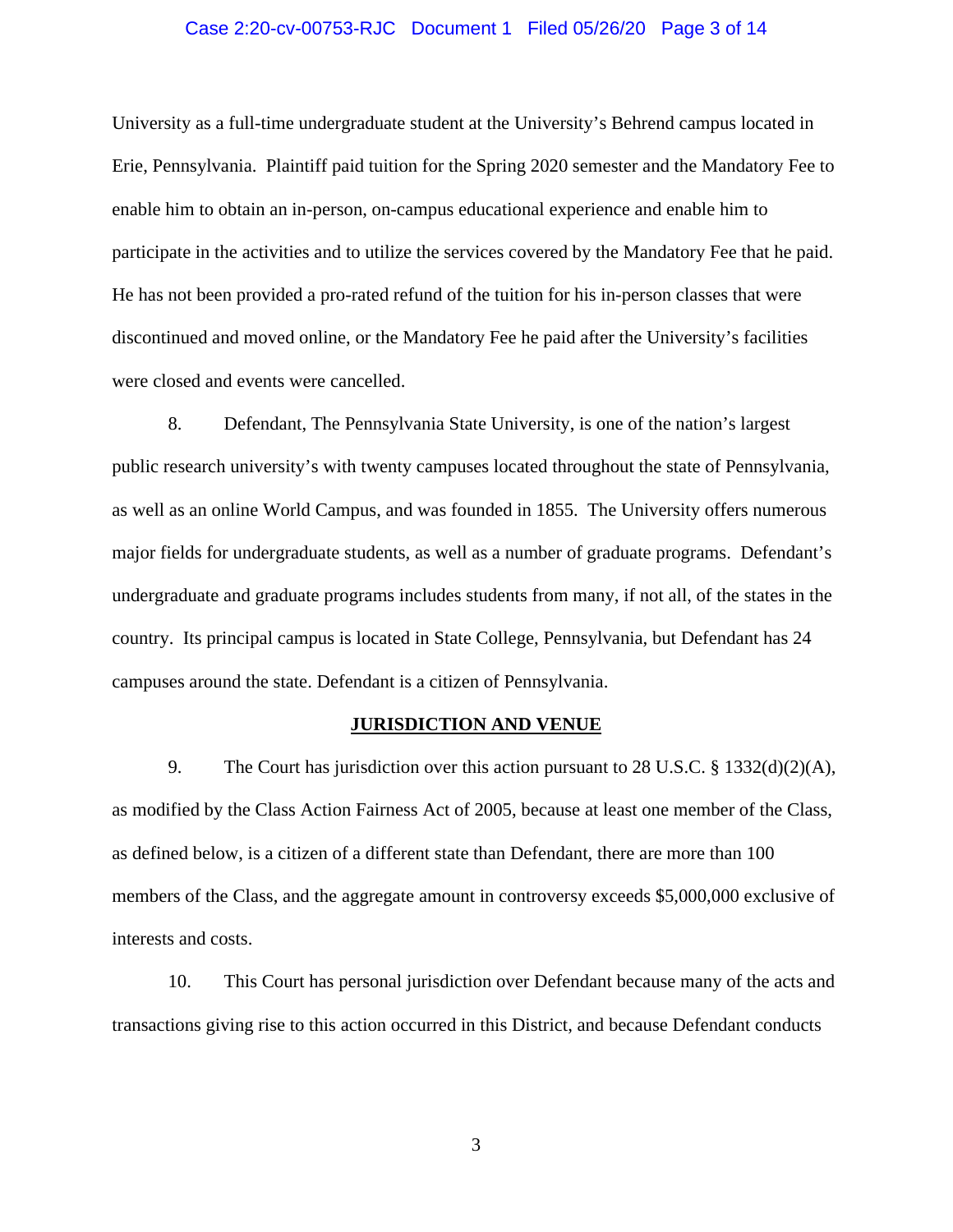#### Case 2:20-cv-00753-RJC Document 1 Filed 05/26/20 Page 4 of 14

substantial business by operating multiple campuses in this District, and soliciting students residing in this District to attend it's institution.

11. Venue is proper in this Court pursuant to 28 U.S.C. § 1391 because many of the acts and transactions giving rise to this action occurred in this District, specifically, the contract that is the subject of this action was formed in this District, and the performance and breach of contract also occurred in this district.

#### **FACTUAL ALLEGATIONS**.

12. Plaintiff and Class Members paid to attend the University's Spring 2020 semester including tuition and the Mandatory Fee. The Spring 2020 semester at the University began on or about January 13, 2020. The Spring 2020 semester ended on or around May 8, 2020.

13. Tuition at the University for in-person education for the Spring 2020 Semester ranged from \$8,708 to \$21,648 for full-time students, depending upon the program and campus.

14. Tuition at the University online through its World Campus ranges from \$6,994 to \$7,549, substantially less than what is paid for in-person education.

15. Plaintiff and the members of the Class paid tuition for the benefit of on-campus live interactive instruction and an on-campus educational experience throughout the entire Spring 2020 semester.

16. Plaintiff and the members of the Class paid the Mandatory Fee for the Spring 2020 semester so they could benefit throughout the Spring 2020 semester as follows:

> STUDENT INITIATED FEE: The Student Fee supports student-centered activities, services, facilities and recreation to improve student life and is the result of a student-led initiative to be more involved in the creation and allocation of student fees.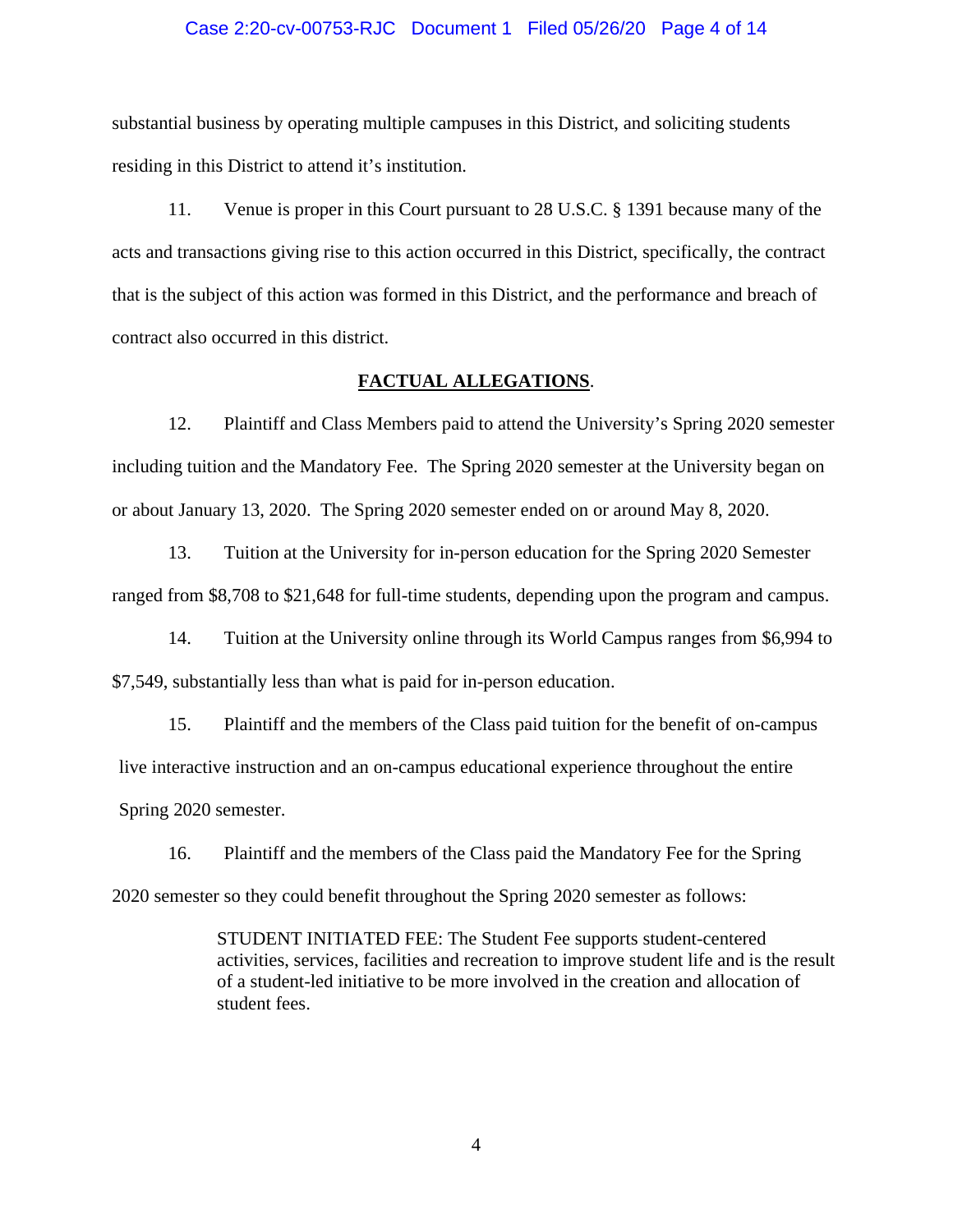#### *In Response to COVID-19, the University Closed Campus, Preventing Access to its Facilities, Services, Housing, and Dining, and Cancelled All In-Person Classes*

17. On March 11, 2020, the University announced that starting on March 16, when students were scheduled to return from spring break, all in-person classes were to be moved online for three weeks, and would return to in-person classes on April 6, 2020.

18. On March 12, 2020, the University announced that it was cancelling all sports throughout the end of the year and suspending all "athletically-related activities indefinitely." On March 13, 2020, the University closed all campus recreation facilities, programs and services.

19. On March 16, 2020, the University announced that it will be closing all retail eateries and retail bookstores starting on March 17. One dining option remained open for students still on-campus to retrieve take-out meals only.

20. On March 17, 2020, the University announced that starting on March 18, the University libraries would be limited to operations of only two hours per day. On March 19 the University restricted all access to libraries.

21. On March 18, 2020, the University made the decision to cancel in-person classes for the remainder of the Spring semester, extending online education indefinitely. This announcement also postponed commencement for the Spring 2020 graduating class.

22. The University has not held any in-person classes since March 6, 2020 for undergraduate students. All classes since March 16, 2020 have only been offered in a remote online format with no in-person instruction or interaction.

23. Most of the services for which the Mandatory Fee was assessed were also terminated or cancelled at or about this time, such as access to University health and wellness facilities, programs or services; fitness facilities; student events or sports; and an in-person commencement.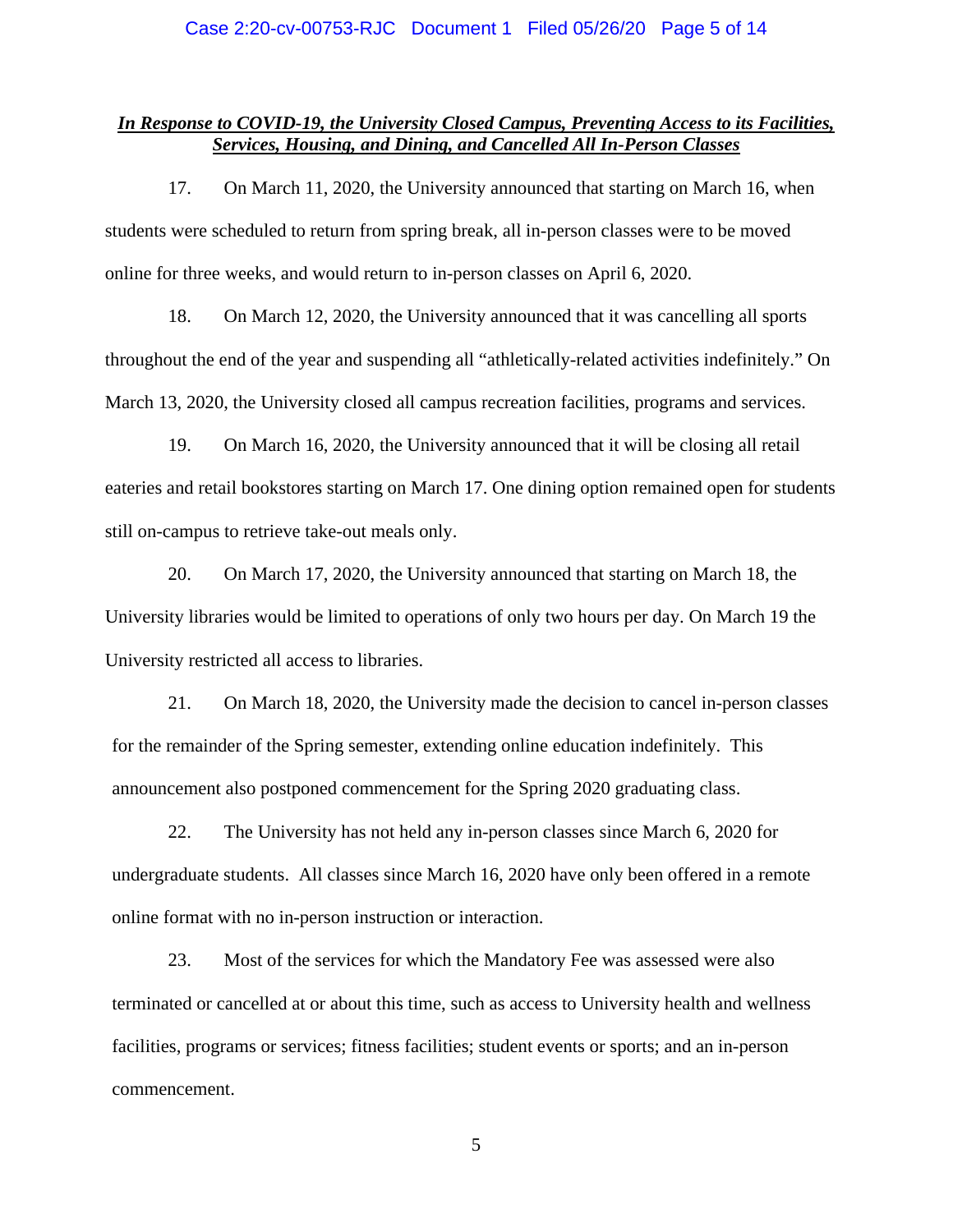#### Case 2:20-cv-00753-RJC Document 1 Filed 05/26/20 Page 6 of 14

24. Although the University has provided an option to receive a refund for pro-rated meal and housing costs, the University has not provided reimbursement or refund information regarding tuition or the Mandatory Fee.

25. In tacit acknowledgement that not rebating a pro-rata portion of tuition was improper for the period when there were no on-campus activities and only distanced online learning, the University has decided to lower its tuition for students enrolled in courses during Summer 2020 session, which are scheduled to be online rather than in-person.

26. Further, the price difference in tuition paid for in-person education at the University as compared to tuition for the University's World Campus speaks for itself as to the quality of education using a remote online format.

#### *The University's Online Courses Are Subpar to In-Person Instruction, For Which Plaintiff and the Class Members Contracted with the University to Receive by Paying Tuition and Fees*

27. Students attending the University's Spring 2020 semester did not choose to attend an online institution of higher learning, but instead chose to enroll in the University's in-person educational program.

28. On its website, the University markets the University's on-campus experience as a benefit of enrollment:

### At Penn State, life happens on your time.

This isn't just about getting involved. At Penn State, clubs and organizations are about finding what matters to you, who you want to be, and how you want to live your life.

Want something to cheer about? Intramural sports, club teams, and varsity athletics are here for you.

Looking for a stage? Theater companies, improv groups, and musical ensembles will put you front and center.

Looking for people who share your interests? Professional societies, special interest clubs, service groups, and social fraternities and sororities bring people together.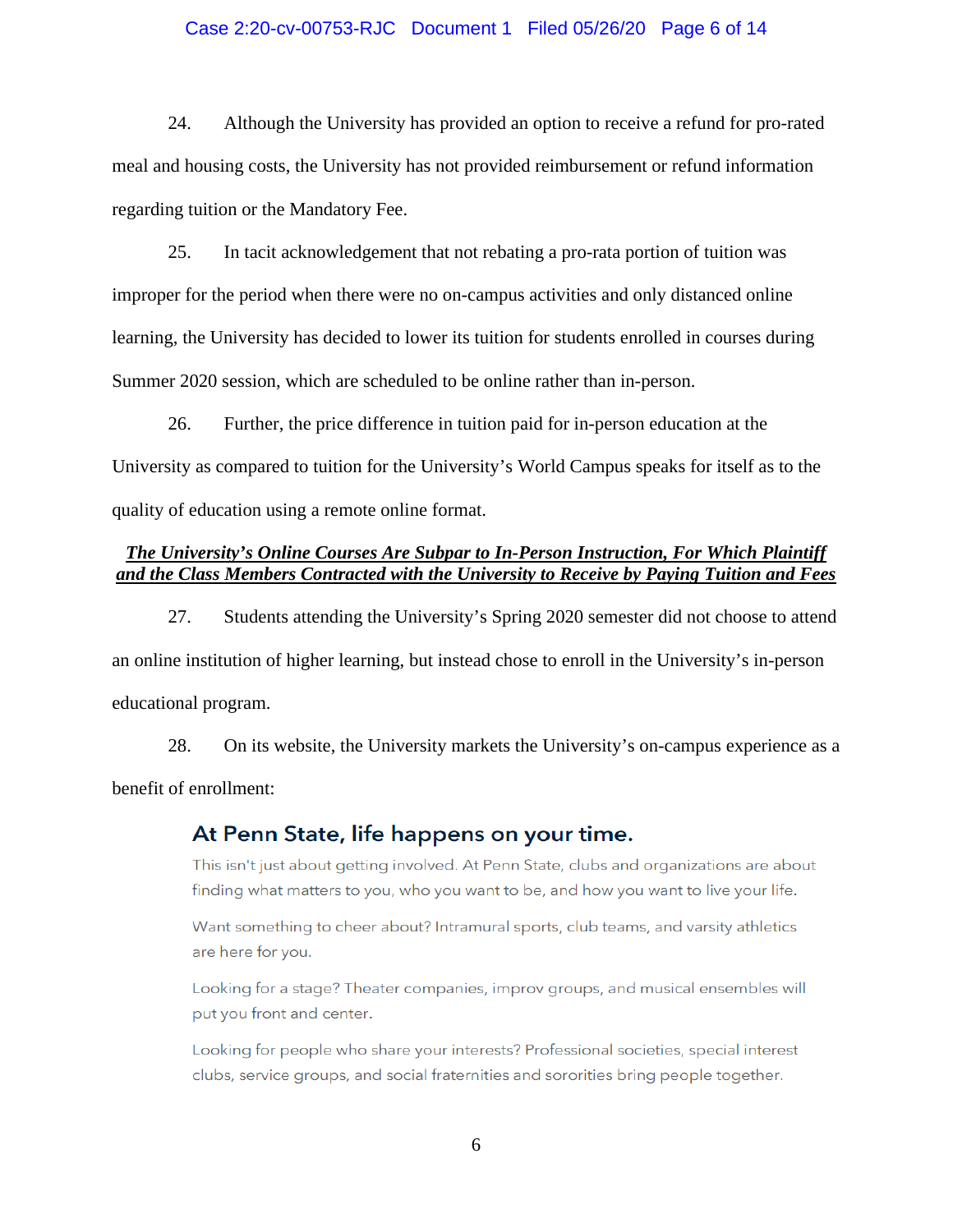# **University Park**

The largest campus in the Penn State system, University Park is home to a diverse population of about 46,000 undergraduate students. Penn State University Park students enjoy passing iconic buildings like Old Main daily, while also taking advantage of amenities in new facilities like the Information Sciences and Technology Building or the Life Sciences Building.

Penn State University Park is located in the small city of State College, a quintessential college town with its small eateries and quirky shops that line the street marking the border between downtown and campus. Nestled near the base of Mount Nittany, the surrounding area of central Pennsylvania is known as "Happy Valley."

# **CAMPUS Behrend**

Penn State Behrend, The Behrend College, offers a wide range of opportunities to its students. The campus is close to Presque Isle State Park with its seven miles of sandy beaches and to ski and snowboard resorts. Minutes from downtown Erie, students find a wealth of activities to participate in both on- and off-campus. New facilities include an indoor athletics and recreation center, nineteen residence halls, a planetarium, and chapel. Services are also available to help international students meet their unique needs.

The 854-acre campus is in the northwest corner of the state, ninety minutes from Cleveland and Buffalo and two hours from Pittsburgh. Behrend also offers special services tailored to meet international students' needs.

29. This is true of its various campuses around the state, as the University explains on

its website, students select their on-campus learning experience based on a variety of reasons:

*Penn State campuses are everywhere you are.*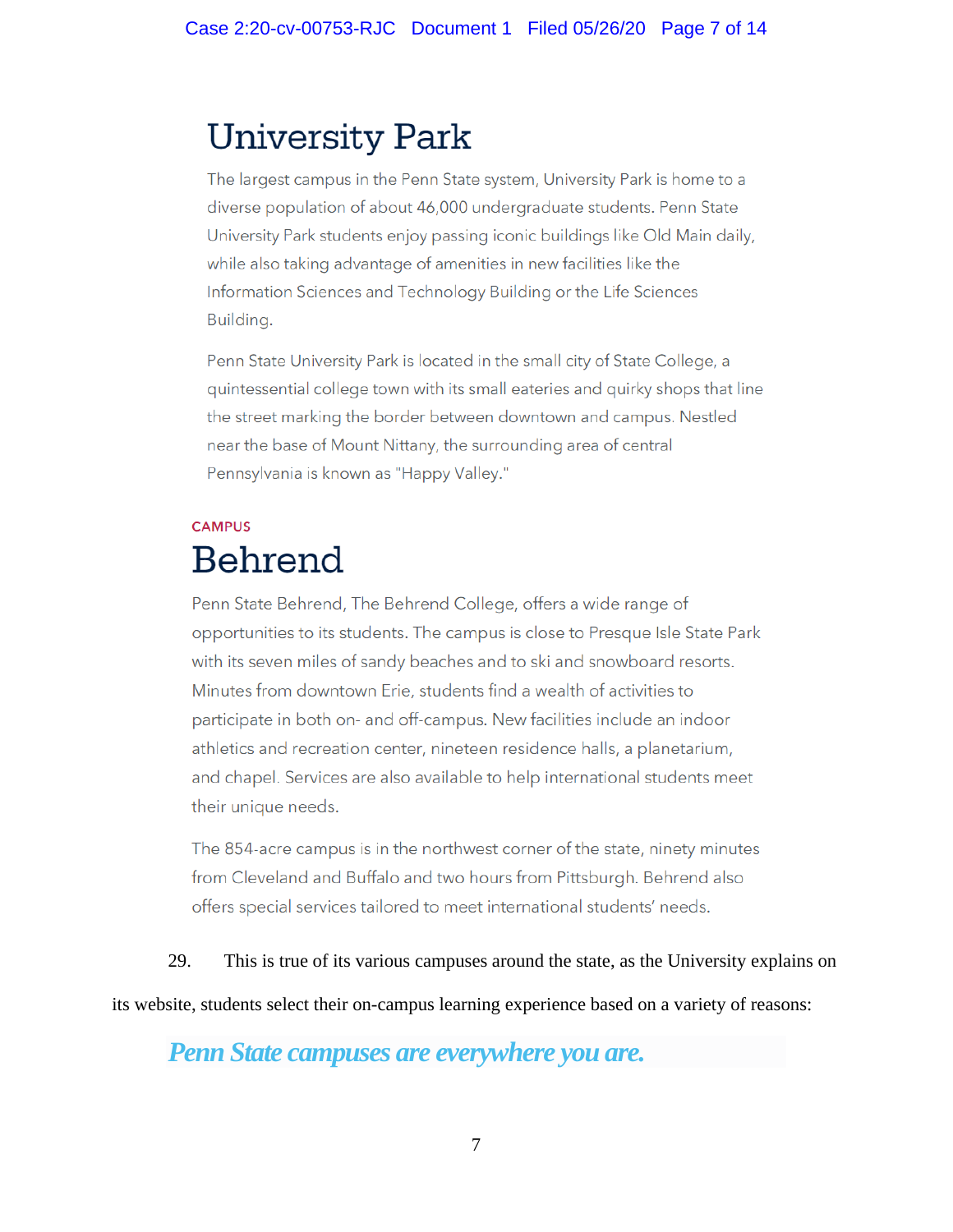Some students choose to remain at one campus for all four years, while other students spend their first two years at one campus and transition to another for their remaining two years. To transition between campuses, the only requirement is that you meet the entrance to major requirements for your selected major. . . .

Students choose this path for many reasons; some for the chance to stay close to home, others to save money. Still others are looking for a particular campus environment, perhaps smaller classes or particular sports. Whatever their reason and wherever their campus, they are excited to embark on their Penn State experience.

30. The online learning options being offered to the University's students are sub-par in practically every aspect as compared to what the educational experience afforded Plaintiff and the members of the Class once was. During the online portion of the Spring 2020 semester, the University principally used programs by which previously recorded lectures were posted online for students to view on their own, or by virtual Zoom meetings. Therefore, there was a lack of classroom interaction among teachers and students and among students that is instrumental in interpersonal skill development.

31. The online formats being used by the University do not require memorization or the development of strong study skills given the absence of any possibility of being called on in class and the ability to consult books and other materials when taking exams.

32. Students have been deprived of the opportunity for collaborative learning and inperson dialogue, feedback, and critique.

33. Access to facilities such as libraries, laboratories, computer labs, and study rooms, are also integral to a college education, and access to the myriad activities offered by campus life fosters social development and independence, and networking for future careers, all substantial and materials parts of the basis upon which the University can charge the tuition it charges, are not being provided.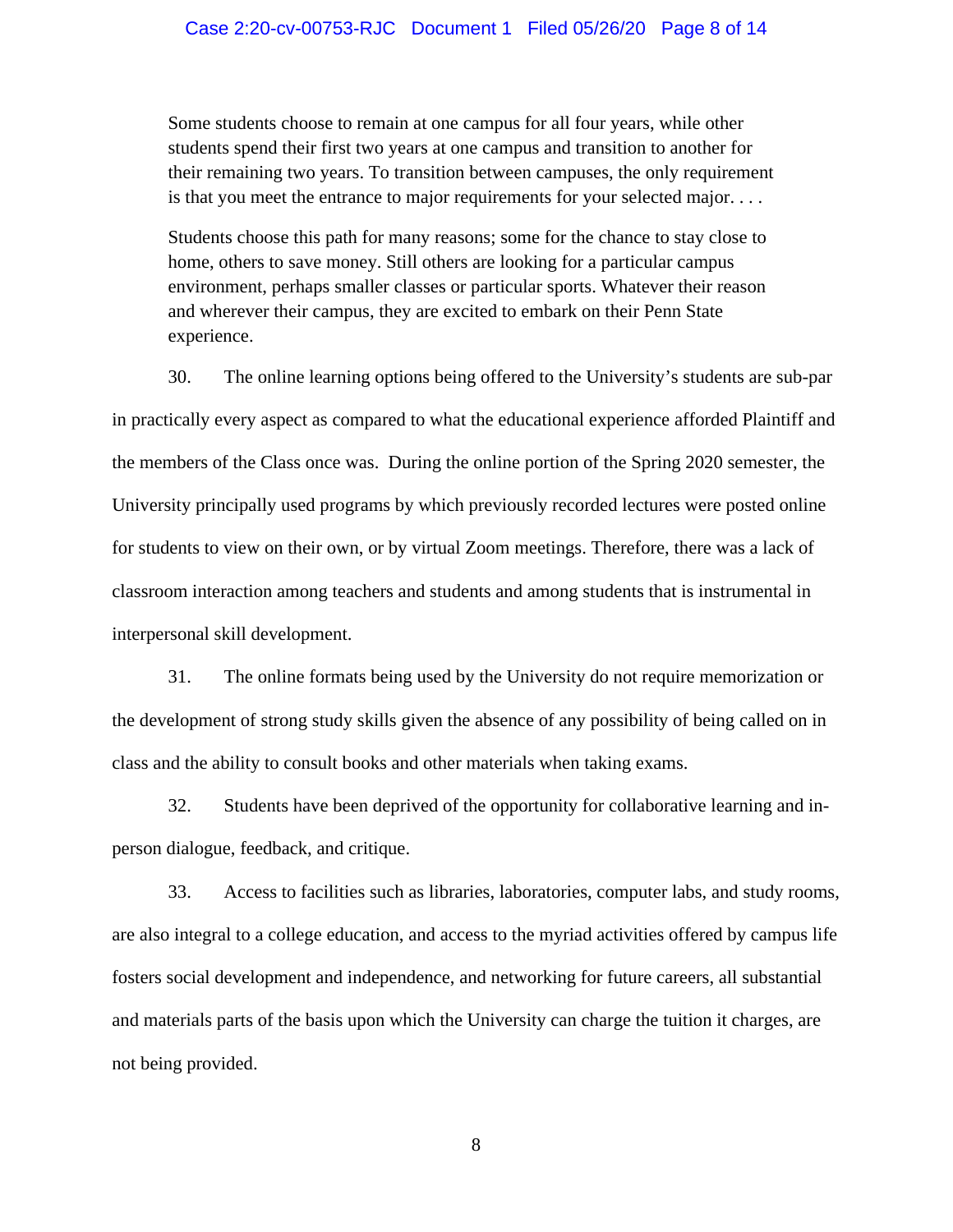#### Case 2:20-cv-00753-RJC Document 1 Filed 05/26/20 Page 9 of 14

34. The University has not made any refund of any portion of the tuition Plaintiff and the members of the Class paid for the Spring 2020 semester for the period it moved to subpar online distance learning even though it reduced tuition for students enrolled in Summer 2020, and even though the University's tuition for World Campus is significantly less.

35. Nor has the University refunded any portion of the Mandatory Fee it collected from Plaintiff and the members of the Class for the Spring 2020 semester even though it closed or ceased operating the services and facilities for which the Mandatory Fee was intended to pay.

36. Plaintiff and the Class members are therefore entitled to a pro-rated refund of the tuition and Mandatory Fee they paid for the Spring 2020 semester for the remaining days of that semester after classes moved from in-person to online and facilities were closed.

#### **CLASS ACTION ALLEGATIONS**

37. Plaintiff brings this case individually and, pursuant to Rule 23 of the Federal Rules of Civil Procedure, on behalf of the class defined as: All persons who paid tuition and/or the Mandatory Fee for a student to attend in-person class(es) during the Spring 2020 semester at the University but had their class(es) moved to online learning (the "Class").

38. This action has been brought and may properly be maintained on behalf of the Class proposed herein under the criteria of Rule 23 of the Federal Rules of Civil Procedure.

39. The requirements of Rule  $23(a)(1)$  are satisfied. The Class is so numerous that joinder of all members is impracticable. Although the precise number of Class members is unknown to Plaintiff, the University has reported that an aggregate of 96,408 undergraduate and graduate students have enrolled for the 2019-2020 school year. The names and addresses of all such students is known to the University and can be identified through the University's records. Class members may be notified of the pendency of this action by recognized, Court-approved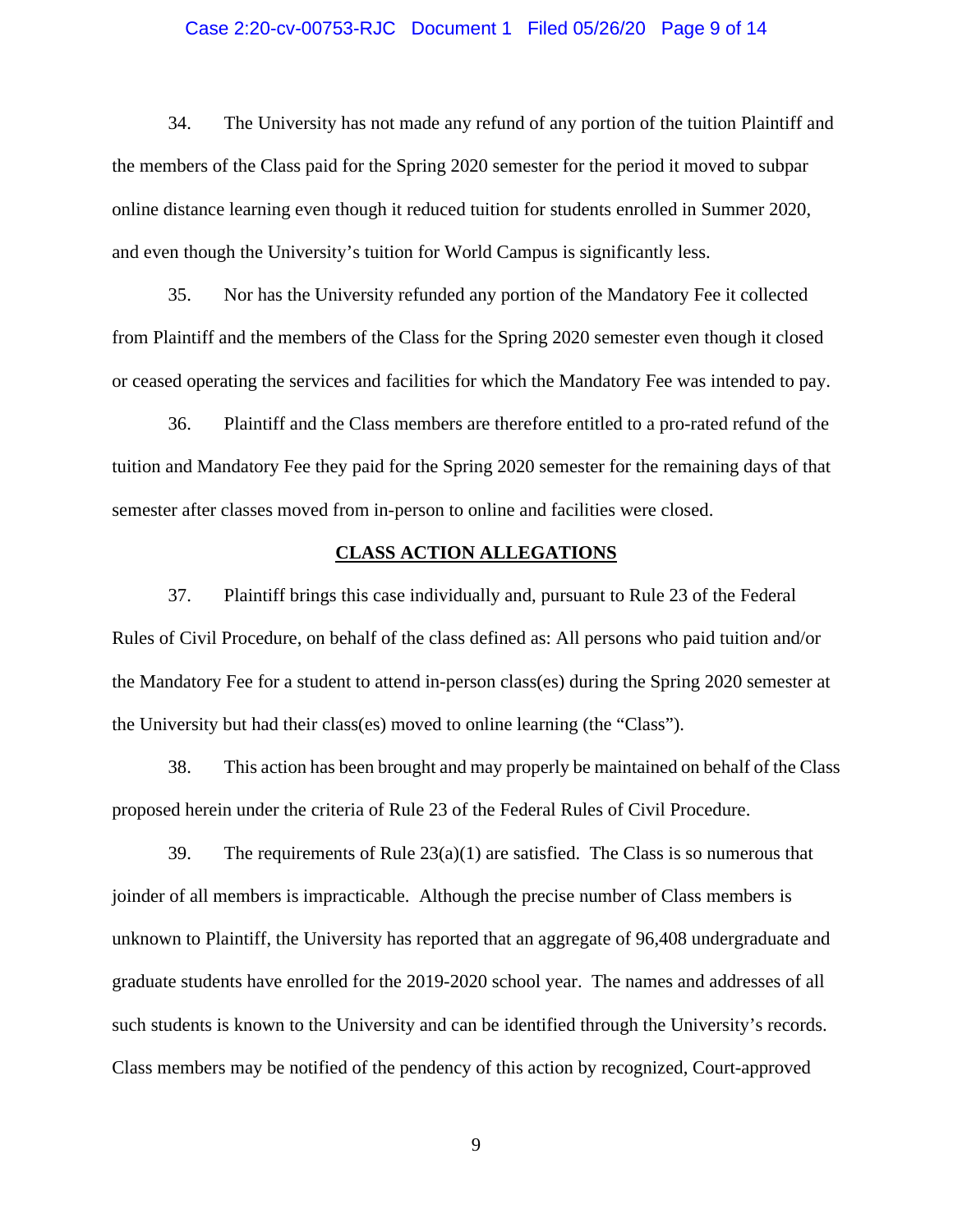#### Case 2:20-cv-00753-RJC Document 1 Filed 05/26/20 Page 10 of 14

notice dissemination methods, which may include U.S. Mail, electronic mail, Internet postings, and/or published notice.

40. The requirements of Rule  $23(a)(2)$  are satisfied. There are questions of law and fact common to the members of the Class including, without limitation:

a. Whether the University accepted money from Plaintiff and the Class members in exchange for the promise to provide an in-person and on-campus live education, as well as certain facilities and services throughout the Spring 2020 semester;

b. Whether Defendant breached its contracts with Plaintiff and the members of the Class by failing to provide them with an in-person and on-campus live education after March 6, 2020;

c. Whether Defendant breached its contracts with Plaintiff and the Class by failing to provide the services and facilities to which the Mandatory Fee pertained after mid-March 2020; and

d. The amount of damages and other relief to be awarded to Plaintiff and the Class members.

41. The requirements of Rule  $23(a)(3)$  are satisfied. Plaintiff's claims are typical of the claims of the members of the Class because Plaintiff and the other Class members each contracted with Defendant for it to provide an in-person and on-campus live education for the tuition they paid and the services and facilities for the Mandatory Fee that they paid, that the University stopped providing in mid-March.

42. The requirements of Rule  $23(a)(4)$  are satisfied. Plaintiff is an adequate class representative because his interests do not conflict with the interests of the other Class members who he seeks to represent, Plaintiff has retained competent counsel who are experienced in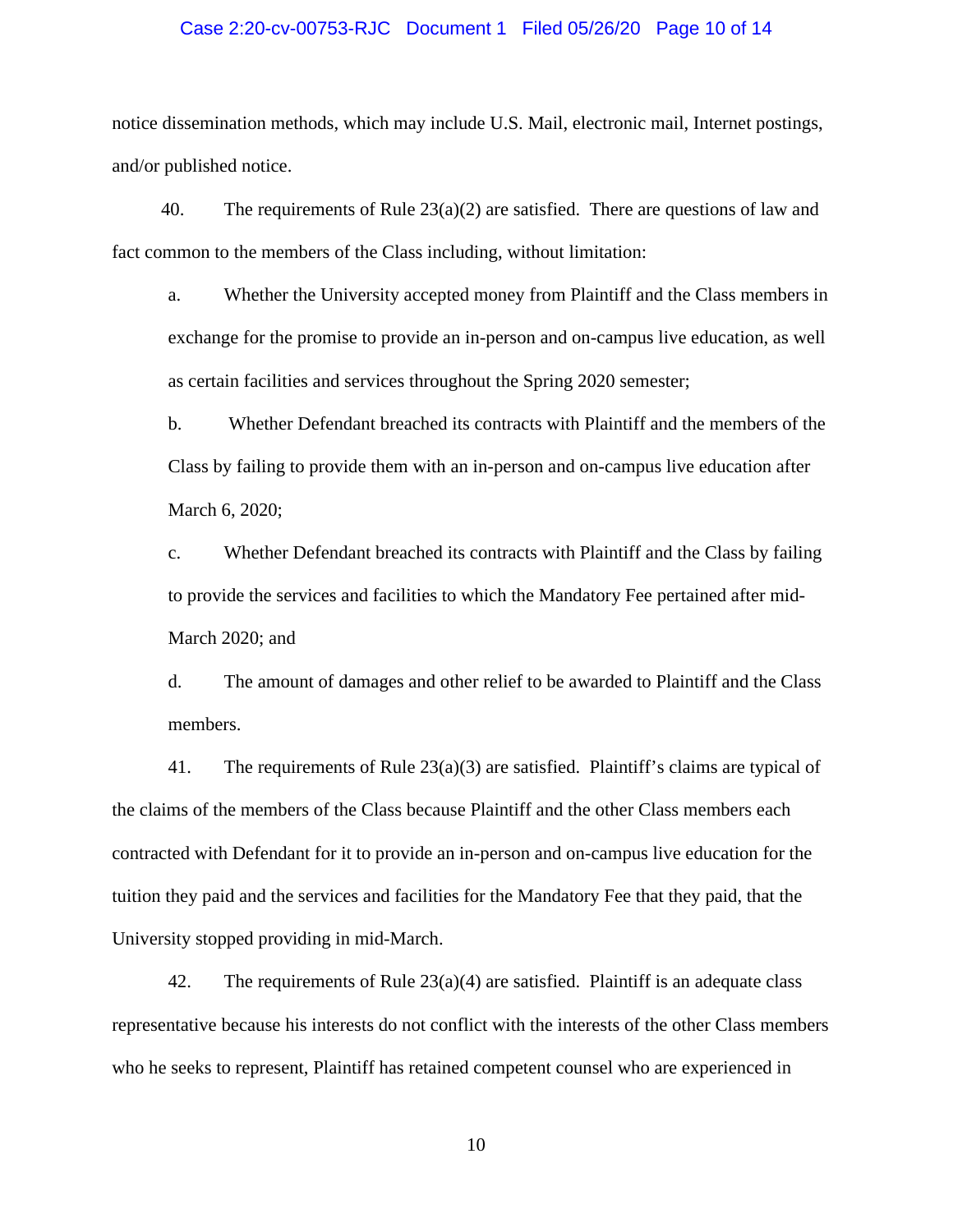#### Case 2:20-cv-00753-RJC Document 1 Filed 05/26/20 Page 11 of 14

complex class action litigation, and Plaintiff intends to prosecute this action vigorously. Class members' interests will be fairly and adequately protected by Plaintiff and his counsel.

43. Class certification of Plaintiff's claims is also appropriate pursuant to Rule 23(b)(3) because the above questions of law and fact that are common to the Class predominate over questions affecting only individual members of the Class, and because a class action is superior to other available methods for the fair and efficient adjudication of this litigation. The damages or financial detriment suffered by individual Class members are relatively small compared to the burden and expense of individual litigation of their claims against the University. It would, thus, be virtually impossible for the Class, on an individual basis, to obtain effective redress for the wrongs committed against them. Furthermore, individualized litigation would create the danger of inconsistent or contradictory judgments arising from the same set of facts. Individualized litigation would also increase the delay and expense to all parties and the court system from the issues raised by this action. By contrast, the class action device provides the benefits of adjudication of these issues in a single proceeding, economies of scale, and comprehensive supervision by a single court, and presents no unusual management difficulties under the circumstances.

#### **FIRST CLAIM FOR RELIEF**

#### **BREACH OF CONTRACT (On Behalf of Plaintiff and the Class)**

44. Plaintiff repeats and re-alleges the factual allegations above, as if fully alleged herein.

45. Plaintiff brings this claim individually and on behalf of the members of the Class.

46. By paying the University tuition and the Mandatory Fee for the Spring 2020 semester, the University agreed to, among other things, provide an in-person and on-campus live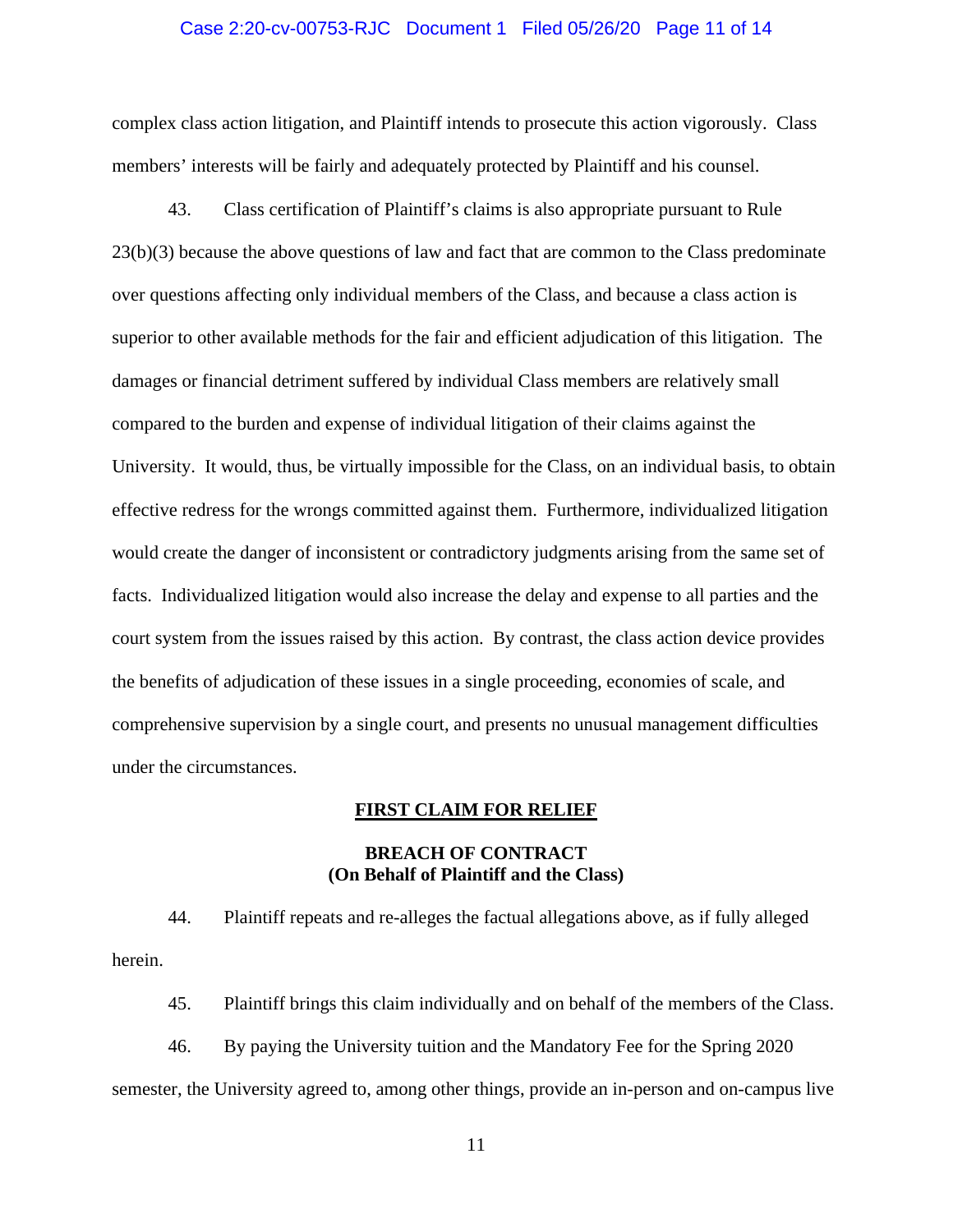#### Case 2:20-cv-00753-RJC Document 1 Filed 05/26/20 Page 12 of 14

education as well as the services and facilities to which the Mandatory Fee they paid pertained throughout the Spring 2020 semester. As a result, Plaintiff and each member of the Class entered into a binding contract with the University.

47. The University has breached its contract with Plaintiff and the Class by failing to provide the promised in-person and on-campus live education as well as the services and facilities to which the Mandatory Fee pertained throughout the Spring 2020 semester, yet has retained monies paid by Plaintiff and the Class for a live in-person education and access to these services and facilities during the entire Spring 2020 semester. Plaintiff and the members of the Class have therefore been denied the benefit of their bargain.

48. Plaintiff and the members of the Class have suffered damage as a direct and proximate result of the University's breach in the amount of the prorated portion of the tuition and Mandatory Fee they each paid during the portion of time the Spring 2020 semester in which in-person classes were discontinued and facilities were closed by the University.

49. The University should return such portions of the tuition and Mandatory Fee to Plaintiff and each Class Member.

#### **SECOND CLAIM FOR RELIEF**

#### **UNJUST ENRICHMENT (On Behalf of Plaintiff and the Class)**

50. Plaintiff repeats and re-alleges the factual allegations above, as if fully alleged herein.

51. Plaintiff brings this claim individually and on behalf of the members of the Class in the alternative to the First Claim for Relief, to the extent it is determined that Plaintiff and the Class do not have an enforceable contract with the University regarding the relief requested.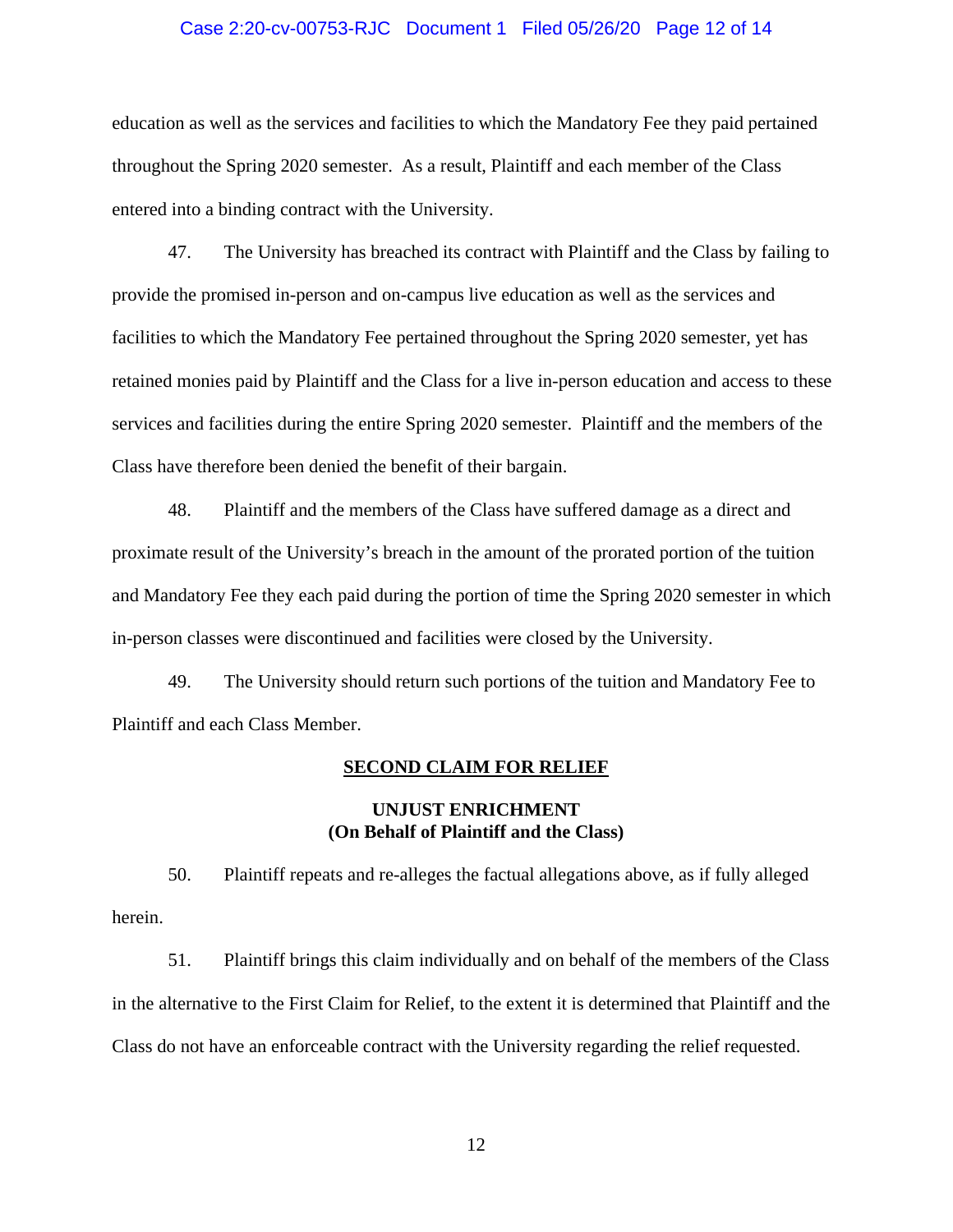#### Case 2:20-cv-00753-RJC Document 1 Filed 05/26/20 Page 13 of 14

52. Plaintiff and members of the Class conferred a benefit on the University in the form of tuition and the Mandatory Fee paid for the Spring 2020 semester. The payment of this tuition and Mandatory Fee was to be in exchange for an in-person, on-campus educational experience to be provided to Plaintiff and the members of the Class throughout the Spring 2020 semester.

53. The University has retained the full benefit of the tuition and Mandatory Fee payments by Plaintiff and the members of the Class for the Spring 2020 semester, yet has failed to provide the quality of education and services and facilities for which tuition and the Mandatory Fee were paid, including those for an in-person and on-campus live education, and access to the University's services and facilities.

54. The University's retention of the portion of the tuition and Mandatory Fee during the period of time the University has been closed, and Plaintiff and the members of the Class have been denied an in-person and on-campus live education and access and the services and facilities for which the Mandatory Fee were paid, is unjust and inequitable under the circumstances.

55. Accordingly, the University has been unjustly enriched in the amount of the prorated tuition and Mandatory Fee it retained during the portion of time the Spring 2020 semester in which in-person classes were discontinued and facilities were closed by the University.

#### **PRAYER FOR RELIEF**

WHEREFORE, Plaintiff respectfully requests that judgment be entered in favor of Plaintiff and the Class against Defendant as follows: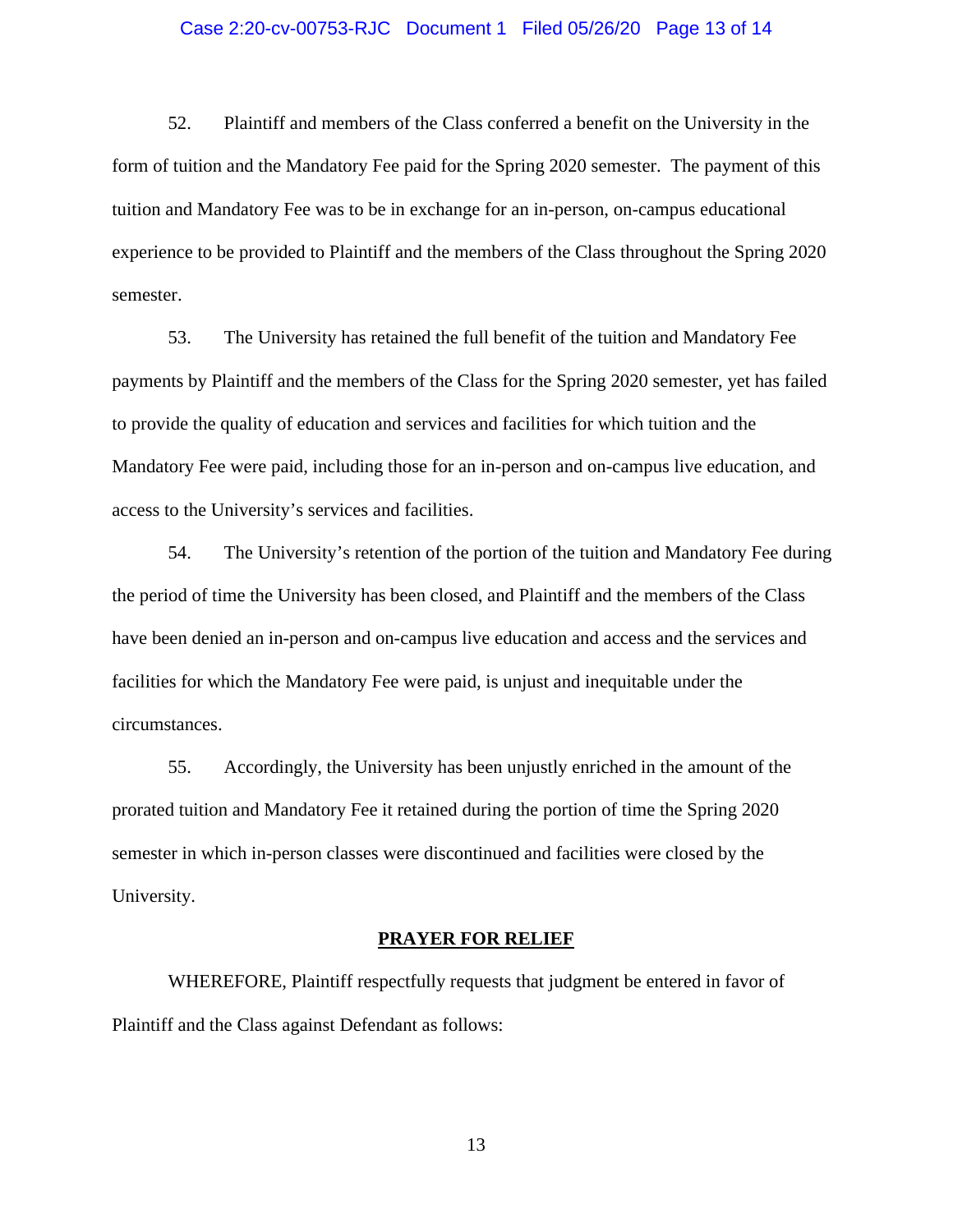#### Case 2:20-cv-00753-RJC Document 1 Filed 05/26/20 Page 14 of 14

(a) For an order certifying the Class under Rule 23 of the Federal Rules of Civil

Procedure and naming Plaintiff as representative of the Class and Plaintiff's attorneys as Class Counsel to represent the Class;

(b) For an order finding in favor of Plaintiff and the Class on all counts asserted herein;

- (c) For compensatory damages in an amount to be determined by the trier of fact;
- (d) For an order of restitution and all other forms of equitable monetary relief;
- (e) Awarding Plaintiff's reasonable attorneys' fees, costs, and expenses;
- (f) Awarding pre- and post-judgment interest on any amounts awarded; and,
- (g) Awarding such other and further relief as may be just and proper.

#### **DEMAND FOR TRIAL BY JURY**

Pursuant to the Federal Rule of Civil Procedure 38(b), Plaintiff demands a trial by jury of

any and all issues in this action so triable of right.

Dated: May 26, 2020 Respectfully submitted,

*s/ Gary F. Lynch*

Gary F. Lynch Edward W. Ciolko\* Kelly K. Iverson James P. McGraw **CARLSON LYNCH LLP** 1133 Penn Avenue 5th Floor Pittsburgh, PA 15222 P (412) 322-9243 F. (412) 231-0246 E. glynch@carlsonlynch.com [eciolko@carlsonlynch.com](mailto:eciolko@carlsonlynch.com) [kiverson@carlsonlynch.com](mailto:kiverson@carlsonlynch.com) jmcgraw@carlsonlynch.com

*Counsel for Plaintiff and Proposed Class \* pro hac vice application forthcoming*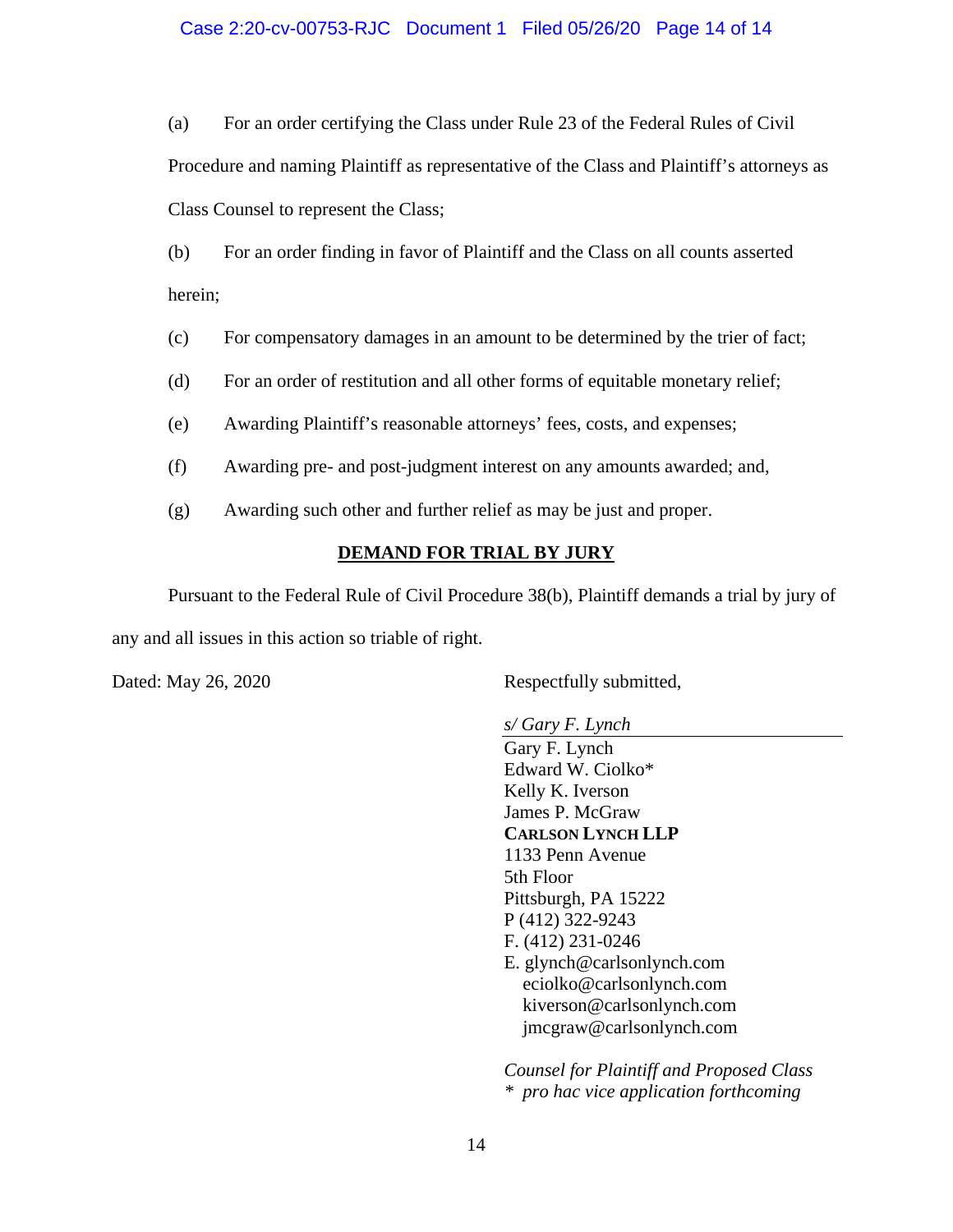# JS 44 (Rev. 06/17) **CIVIL COVER SHEET** Case 2:20-cv-00753-RJC Document 1-1 Filed 05/26/20 Page 1 of 2

The JS 44 civil cover sheet and the information contained herein neither replace nor supplement the filing and service of pleadings or other papers as required by law, except as provided by local rules of court. This form,

| I. (a) PLAINTIFFS                                                                                                                                                                                                                                                                                                                                                                                                                                                                                                                                                                                                                                          |                                                                                                                                                                                                                                                                                                                                                                                                                                                                                                                                                                                                                                                               |                                                                                                                                                                                                                                                                                                                                                                                                                                                                                                                                                                                                                                                                                                                                                       | <b>DEFENDANTS</b>                                                                                                                                                                                                                                                                                                                                                                                                     |                                                                                                                                                                                                                       |                                                                                                                                                                                                                                                                                    |                                                                                                                                                                                                                                                                                                                                                                                                                                                                                                                                                                                                                                                                                                                         |                                                       |             |
|------------------------------------------------------------------------------------------------------------------------------------------------------------------------------------------------------------------------------------------------------------------------------------------------------------------------------------------------------------------------------------------------------------------------------------------------------------------------------------------------------------------------------------------------------------------------------------------------------------------------------------------------------------|---------------------------------------------------------------------------------------------------------------------------------------------------------------------------------------------------------------------------------------------------------------------------------------------------------------------------------------------------------------------------------------------------------------------------------------------------------------------------------------------------------------------------------------------------------------------------------------------------------------------------------------------------------------|-------------------------------------------------------------------------------------------------------------------------------------------------------------------------------------------------------------------------------------------------------------------------------------------------------------------------------------------------------------------------------------------------------------------------------------------------------------------------------------------------------------------------------------------------------------------------------------------------------------------------------------------------------------------------------------------------------------------------------------------------------|-----------------------------------------------------------------------------------------------------------------------------------------------------------------------------------------------------------------------------------------------------------------------------------------------------------------------------------------------------------------------------------------------------------------------|-----------------------------------------------------------------------------------------------------------------------------------------------------------------------------------------------------------------------|------------------------------------------------------------------------------------------------------------------------------------------------------------------------------------------------------------------------------------------------------------------------------------|-------------------------------------------------------------------------------------------------------------------------------------------------------------------------------------------------------------------------------------------------------------------------------------------------------------------------------------------------------------------------------------------------------------------------------------------------------------------------------------------------------------------------------------------------------------------------------------------------------------------------------------------------------------------------------------------------------------------------|-------------------------------------------------------|-------------|
| BENJAMIN RAMEY, on behalf of himself and all others similarly situated                                                                                                                                                                                                                                                                                                                                                                                                                                                                                                                                                                                     |                                                                                                                                                                                                                                                                                                                                                                                                                                                                                                                                                                                                                                                               |                                                                                                                                                                                                                                                                                                                                                                                                                                                                                                                                                                                                                                                                                                                                                       | THE PENNSYLVANIA STATE UNIVERSITY                                                                                                                                                                                                                                                                                                                                                                                     |                                                                                                                                                                                                                       |                                                                                                                                                                                                                                                                                    |                                                                                                                                                                                                                                                                                                                                                                                                                                                                                                                                                                                                                                                                                                                         |                                                       |             |
| Westmoreland<br><b>(b)</b> County of Residence of First Listed Plaintiff<br>(EXCEPT IN U.S. PLAINTIFF CASES)                                                                                                                                                                                                                                                                                                                                                                                                                                                                                                                                               |                                                                                                                                                                                                                                                                                                                                                                                                                                                                                                                                                                                                                                                               |                                                                                                                                                                                                                                                                                                                                                                                                                                                                                                                                                                                                                                                                                                                                                       | County of Residence of First Listed Defendant<br>(IN U.S. PLAINTIFF CASES ONLY)<br>IN LAND CONDEMNATION CASES, USE THE LOCATION OF<br>NOTE:<br>THE TRACT OF LAND INVOLVED.                                                                                                                                                                                                                                            |                                                                                                                                                                                                                       |                                                                                                                                                                                                                                                                                    |                                                                                                                                                                                                                                                                                                                                                                                                                                                                                                                                                                                                                                                                                                                         |                                                       |             |
| (c) Attorneys (Firm Name, Address, and Telephone Number)<br>Carlson Lynch, LLP<br>1133 Penn Avenue, 5th Floor<br>Pittsburgh, PA 15222                                                                                                                                                                                                                                                                                                                                                                                                                                                                                                                      | Phone: 412-322-9243                                                                                                                                                                                                                                                                                                                                                                                                                                                                                                                                                                                                                                           |                                                                                                                                                                                                                                                                                                                                                                                                                                                                                                                                                                                                                                                                                                                                                       | Attorneys (If Known)                                                                                                                                                                                                                                                                                                                                                                                                  |                                                                                                                                                                                                                       |                                                                                                                                                                                                                                                                                    |                                                                                                                                                                                                                                                                                                                                                                                                                                                                                                                                                                                                                                                                                                                         |                                                       |             |
| <b>II. BASIS OF JURISDICTION</b> (Place an "X" in One Box Only)                                                                                                                                                                                                                                                                                                                                                                                                                                                                                                                                                                                            |                                                                                                                                                                                                                                                                                                                                                                                                                                                                                                                                                                                                                                                               |                                                                                                                                                                                                                                                                                                                                                                                                                                                                                                                                                                                                                                                                                                                                                       | <b>III. CITIZENSHIP OF PRINCIPAL PARTIES</b> (Place an "X" in One Box for Plaintiff                                                                                                                                                                                                                                                                                                                                   |                                                                                                                                                                                                                       |                                                                                                                                                                                                                                                                                    |                                                                                                                                                                                                                                                                                                                                                                                                                                                                                                                                                                                                                                                                                                                         |                                                       |             |
| $\Box$ 1 U.S. Government<br><b>3</b> Federal Question<br>Plaintiff<br>(U.S. Government Not a Party)                                                                                                                                                                                                                                                                                                                                                                                                                                                                                                                                                        |                                                                                                                                                                                                                                                                                                                                                                                                                                                                                                                                                                                                                                                               | (For Diversity Cases Only)<br>PTF<br>$\mathbf{\times}1$<br>Citizen of This State                                                                                                                                                                                                                                                                                                                                                                                                                                                                                                                                                                                                                                                                      | <b>DEF</b><br>$\Box$ 1                                                                                                                                                                                                                                                                                                                                                                                                | Incorporated or Principal Place<br>of Business In This State                                                                                                                                                          | and One Box for Defendant)                                                                                                                                                                                                                                                         | <b>PTF</b><br>$\Box$ 4                                                                                                                                                                                                                                                                                                                                                                                                                                                                                                                                                                                                                                                                                                  | DEF<br>$\mathbf{\times}$ 4                            |             |
| $\Box$ 2 U.S. Government<br>Defendant                                                                                                                                                                                                                                                                                                                                                                                                                                                                                                                                                                                                                      | $\mathbf{\times}$ 4 Diversity                                                                                                                                                                                                                                                                                                                                                                                                                                                                                                                                                                                                                                 | (Indicate Citizenship of Parties in Item III)                                                                                                                                                                                                                                                                                                                                                                                                                                                                                                                                                                                                                                                                                                         | Citizen of Another State<br>$\Box$ 2                                                                                                                                                                                                                                                                                                                                                                                  |                                                                                                                                                                                                                       | 1 2 Incorporated and Principal Place<br>of Business In Another State                                                                                                                                                                                                               |                                                                                                                                                                                                                                                                                                                                                                                                                                                                                                                                                                                                                                                                                                                         | $\square$ 5                                           | $\square$ 5 |
|                                                                                                                                                                                                                                                                                                                                                                                                                                                                                                                                                                                                                                                            |                                                                                                                                                                                                                                                                                                                                                                                                                                                                                                                                                                                                                                                               |                                                                                                                                                                                                                                                                                                                                                                                                                                                                                                                                                                                                                                                                                                                                                       | Citizen or Subject of a<br>$\Box$ 3<br>Foreign Country                                                                                                                                                                                                                                                                                                                                                                |                                                                                                                                                                                                                       | <b>3</b> Foreign Nation                                                                                                                                                                                                                                                            |                                                                                                                                                                                                                                                                                                                                                                                                                                                                                                                                                                                                                                                                                                                         | $\Box$ 6                                              | $\square$ 6 |
| <b>IV. NATURE OF SUIT</b> (Place an "X" in One Box Only)<br><b>CONTRACT</b>                                                                                                                                                                                                                                                                                                                                                                                                                                                                                                                                                                                |                                                                                                                                                                                                                                                                                                                                                                                                                                                                                                                                                                                                                                                               | <b>TORTS</b>                                                                                                                                                                                                                                                                                                                                                                                                                                                                                                                                                                                                                                                                                                                                          | <b>FORFEITURE/PENALTY</b>                                                                                                                                                                                                                                                                                                                                                                                             |                                                                                                                                                                                                                       | Click here for: Nature of Suit Code Descriptions.<br><b>BANKRUPTCY</b>                                                                                                                                                                                                             |                                                                                                                                                                                                                                                                                                                                                                                                                                                                                                                                                                                                                                                                                                                         |                                                       |             |
| $\Box$ 110 Insurance<br>$\Box$ 120 Marine<br>$\Box$ 130 Miller Act<br>$\Box$ 140 Negotiable Instrument<br>$\Box$ 150 Recovery of Overpayment<br>& Enforcement of Judgment<br>□ 151 Medicare Act<br>□ 152 Recovery of Defaulted<br><b>Student Loans</b><br>(Excludes Veterans)<br>□ 153 Recovery of Overpayment<br>of Veteran's Benefits<br>□ 160 Stockholders' Suits<br>又 190 Other Contract<br>195 Contract Product Liability<br>$\Box$ 196 Franchise<br><b>REAL PROPERTY</b><br>$\Box$ 210 Land Condemnation<br>$\Box$ 220 Foreclosure<br>□ 230 Rent Lease & Ejectment<br>240 Torts to Land<br>245 Tort Product Liability<br>290 All Other Real Property | PERSONAL INJURY<br>$\Box$ 310 Airplane<br>$\Box$ 315 Airplane Product<br>Liability<br>$\Box$ 320 Assault, Libel &<br>Slander<br>□ 330 Federal Employers'<br>Liability<br>□ 340 Marine<br>345 Marine Product<br>Liability<br>□ 350 Motor Vehicle<br>□ 355 Motor Vehicle<br><b>Product Liability</b><br>360 Other Personal<br>Injury<br>$\Box$ 362 Personal Injury -<br><b>Medical Malpractice</b><br><b>CIVIL RIGHTS</b><br>$\Box$ 440 Other Civil Rights<br>$\Box$ 441 Voting<br>$\Box$ 442 Employment<br>$\Box$ 443 Housing/<br>Accommodations<br>$\Box$ 445 Amer. w/Disabilities<br>Employment<br>$\Box$ 446 Amer. w/Disabilities<br>Other<br>448 Education | PERSONAL INJURY<br>$\Box$ 365 Personal Injury -<br><b>Product Liability</b><br>367 Health Care/<br>Pharmaceutical<br>Personal Injury<br><b>Product Liability</b><br><b>1368</b> Asbestos Personal<br><b>Injury Product</b><br>Liability<br>PERSONAL PROPERTY<br>□ 370 Other Fraud<br>$\Box$ 371 Truth in Lending<br>380 Other Personal<br><b>Property Damage</b><br>□ 385 Property Damage<br><b>Product Liability</b><br><b>PRISONER PETITIONS</b><br><b>Habeas Corpus:</b><br>463 Alien Detainee<br>$\Box$ 510 Motions to Vacate<br>Sentence<br>530 General<br><b>1 535 Death Penalty</b><br>Other:<br>$\Box$ 540 Mandamus & Other<br>$\Box$ 550 Civil Rights<br>$\Box$ 555 Prison Condition<br>560 Civil Detainee -<br>Conditions of<br>Confinement | 5 625 Drug Related Seizure<br>of Property 21 USC 881<br>$\Box$ 690 Other<br><b>LABOR</b><br>710 Fair Labor Standards<br>Act<br>720 Labor/Management<br>Relations<br>740 Railway Labor Act<br>751 Family and Medical<br>Leave Act<br>790 Other Labor Litigation<br>791 Employee Retirement<br>Income Security Act<br><b>IMMIGRATION</b><br>1 462 Naturalization Application<br>$\Box$ 465 Other Immigration<br>Actions | 423 Withdrawal<br>$\Box$ 820 Copyrights<br>□ 830 Patent<br>□ 840 Trademark<br>$\Box$ 861 HIA (1395ff)<br>$\Box$ 862 Black Lung (923)<br>$\Box$ 864 SSID Title XVI<br>$\Box$ 865 RSI (405(g))<br>□ 871 IRS-Third Party | 158 122 Appeal 28 USC 158<br>28 USC 157<br><b>PROPERTY RIGHTS</b><br>□ 835 Patent - Abbreviated<br>New Drug Application<br><b>SOCIAL SECURITY</b><br>$\Box$ 863 DIWC/DIWW (405(g))<br><b>FEDERAL TAX SUITS</b><br>$\Box$ 870 Taxes (U.S. Plaintiff<br>or Defendant)<br>26 USC 7609 | <b>OTHER STATUTES</b><br>□ 375 False Claims Act<br>$\Box$ 376 Qui Tam (31 USC<br>3729(a)<br>$\Box$ 400 State Reapportionment<br>$\Box$ 410 Antitrust<br>$\Box$ 430 Banks and Banking<br>$\Box$ 450 Commerce<br>$\Box$ 460 Deportation<br>1 470 Racketeer Influenced and<br><b>Corrupt Organizations</b><br>480 Consumer Credit<br>□ 490 Cable/Sat TV<br>$\Box$ 850 Securities/Commodities/<br>Exchange<br>1 890 Other Statutory Actions<br>□ 891 Agricultural Acts<br><b>1 893 Environmental Matters</b><br>□ 895 Freedom of Information<br>Act<br>□ 896 Arbitration<br>□ 899 Administrative Procedure<br>Act/Review or Appeal of<br><b>Agency Decision</b><br>$\Box$ 950 Constitutionality of<br><b>State Statutes</b> |                                                       |             |
| V. ORIGIN (Place an "X" in One Box Only)<br>$\boxtimes$ 1 Original<br>Proceeding                                                                                                                                                                                                                                                                                                                                                                                                                                                                                                                                                                           | $\Box$ 2 Removed from<br>$\Box$ 3<br><b>State Court</b>                                                                                                                                                                                                                                                                                                                                                                                                                                                                                                                                                                                                       | Remanded from<br>Appellate Court                                                                                                                                                                                                                                                                                                                                                                                                                                                                                                                                                                                                                                                                                                                      | $\Box$ 4 Reinstated or<br>$\Box$ 5<br>Reopened<br>(specify)                                                                                                                                                                                                                                                                                                                                                           | Transferred from<br>Another District                                                                                                                                                                                  | Multidistrict<br>□ 6<br>Litigation -<br>Transfer                                                                                                                                                                                                                                   |                                                                                                                                                                                                                                                                                                                                                                                                                                                                                                                                                                                                                                                                                                                         | $\Box$ 8 Multidistrict<br>Litigation -<br>Direct File |             |
| VI. CAUSE OF ACTION<br>VII. REQUESTED IN<br><b>COMPLAINT:</b>                                                                                                                                                                                                                                                                                                                                                                                                                                                                                                                                                                                              | 28 U.S.C. § 1332(d)(2)(A)<br>Brief description of cause:<br>UNDER RULE 23, F.R.Cv.P.                                                                                                                                                                                                                                                                                                                                                                                                                                                                                                                                                                          | <b>X</b> CHECK IF THIS IS A CLASS ACTION                                                                                                                                                                                                                                                                                                                                                                                                                                                                                                                                                                                                                                                                                                              | Cite the U.S. Civil Statute under which you are filing (Do not cite jurisdictional statutes unless diversity):<br>Defendant has failed to provide contracted for live in person education<br><b>DEMAND \$</b>                                                                                                                                                                                                         |                                                                                                                                                                                                                       | CHECK YES only if demanded in complaint:<br><b>JURY DEMAND:</b>                                                                                                                                                                                                                    | $\boxtimes$ Yes                                                                                                                                                                                                                                                                                                                                                                                                                                                                                                                                                                                                                                                                                                         | $\square$ No                                          |             |
| VIII. RELATED CASE(S)<br>IF ANY                                                                                                                                                                                                                                                                                                                                                                                                                                                                                                                                                                                                                            | (See instructions):                                                                                                                                                                                                                                                                                                                                                                                                                                                                                                                                                                                                                                           | <b>JUDGE</b>                                                                                                                                                                                                                                                                                                                                                                                                                                                                                                                                                                                                                                                                                                                                          |                                                                                                                                                                                                                                                                                                                                                                                                                       |                                                                                                                                                                                                                       | DOCKET NUMBER                                                                                                                                                                                                                                                                      |                                                                                                                                                                                                                                                                                                                                                                                                                                                                                                                                                                                                                                                                                                                         |                                                       |             |
| <b>DATE</b><br>05/26/2020<br><b>FOR OFFICE USE ONLY</b>                                                                                                                                                                                                                                                                                                                                                                                                                                                                                                                                                                                                    |                                                                                                                                                                                                                                                                                                                                                                                                                                                                                                                                                                                                                                                               | SIGNATURE OF ATTORNEY OF RECORD<br>/s/ Gary F. Lynch                                                                                                                                                                                                                                                                                                                                                                                                                                                                                                                                                                                                                                                                                                  |                                                                                                                                                                                                                                                                                                                                                                                                                       |                                                                                                                                                                                                                       |                                                                                                                                                                                                                                                                                    |                                                                                                                                                                                                                                                                                                                                                                                                                                                                                                                                                                                                                                                                                                                         |                                                       |             |
| <b>RECEIPT#</b>                                                                                                                                                                                                                                                                                                                                                                                                                                                                                                                                                                                                                                            | <b>AMOUNT</b>                                                                                                                                                                                                                                                                                                                                                                                                                                                                                                                                                                                                                                                 | <b>APPLYING IFP</b>                                                                                                                                                                                                                                                                                                                                                                                                                                                                                                                                                                                                                                                                                                                                   | <b>JUDGE</b>                                                                                                                                                                                                                                                                                                                                                                                                          |                                                                                                                                                                                                                       | MAG. JUDGE                                                                                                                                                                                                                                                                         |                                                                                                                                                                                                                                                                                                                                                                                                                                                                                                                                                                                                                                                                                                                         |                                                       |             |
| <b>Print</b>                                                                                                                                                                                                                                                                                                                                                                                                                                                                                                                                                                                                                                               | <b>Save As</b>                                                                                                                                                                                                                                                                                                                                                                                                                                                                                                                                                                                                                                                |                                                                                                                                                                                                                                                                                                                                                                                                                                                                                                                                                                                                                                                                                                                                                       |                                                                                                                                                                                                                                                                                                                                                                                                                       |                                                                                                                                                                                                                       |                                                                                                                                                                                                                                                                                    | <b>Reset</b>                                                                                                                                                                                                                                                                                                                                                                                                                                                                                                                                                                                                                                                                                                            |                                                       |             |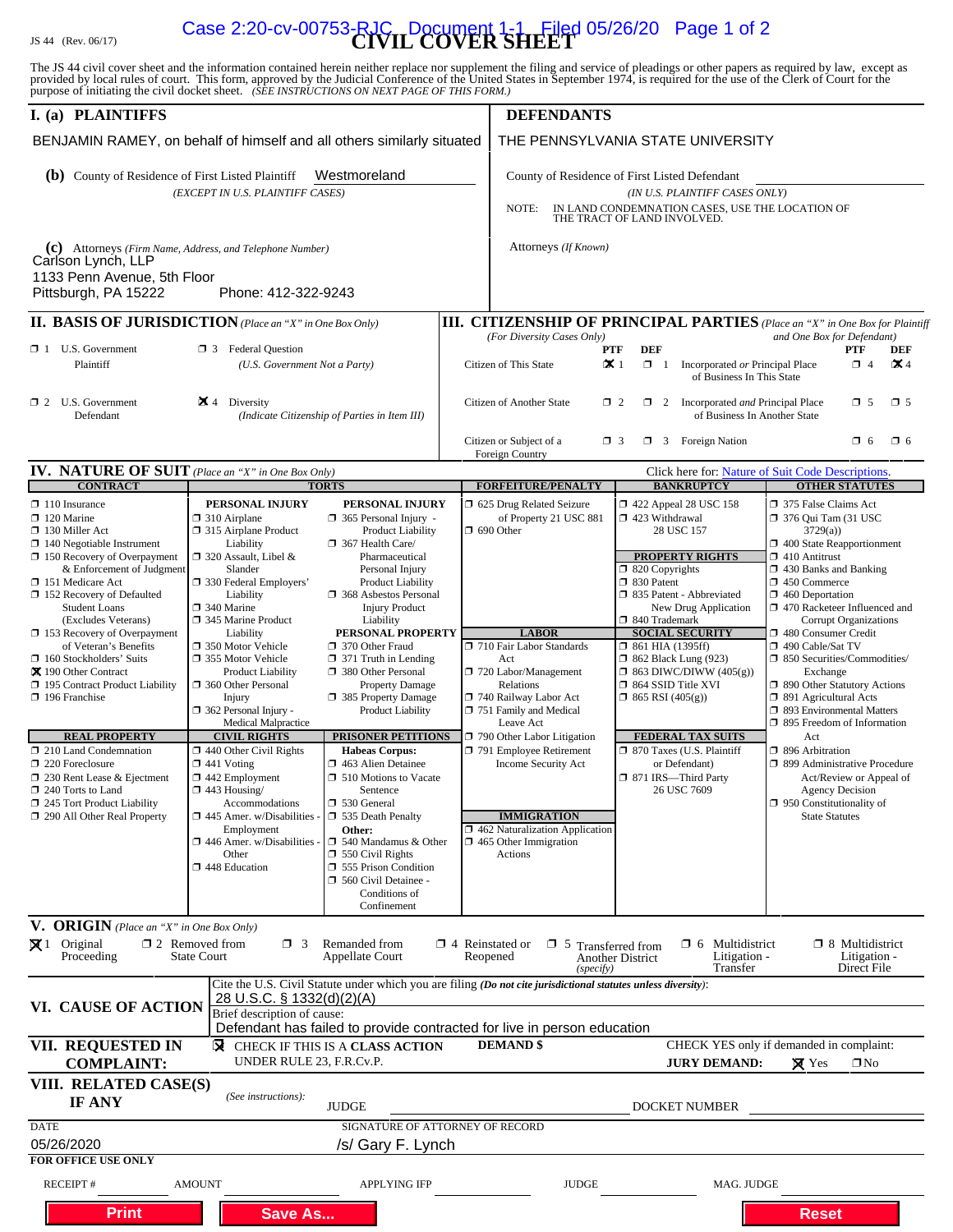JS 44A REVISED June, **2009**  IN THE UNITED STATES DISTRICT COURT FOR THE WESTERN DISTRICT OF PENNSYLVANIA THIS CASE DESIGNATION SHEET MUST BE COMPLETED

#### **PART A**

This case belongs on the (  $\bigcirc$  Erie  $\bigcirc$  Johnstown  $\bigcirc$  Pittsburgh) calendar.

- **1. ERIE CALENDAR** If cause of action arose in the counties of Crawford, Elk, Erie, Forest, McKean. Venang or Warren, OR any plaintiff or defendant resides in one of said counties.
- **2. JOHNSTOWN CALENDAR** If cause of action arose in the counties of Bedford, Blair, Cambria, Clearfield or Somerset OR any plaintiff or defendant resides in one of said counties.
- **3.** Complete if on **ERIE CALENDAR**: I certify that the cause of action arose in County and that the resides in County.
- **4.** Complete if on **JOHNSTOWN CALENDAR**: I certify that the cause of action arose in County and that the resides in County.

**PART B** (You are to check ONE of the following)

1. O This case is related to Number 1. Short Caption 1. Short Caption 2.

2.  $\odot$  This case is not related to a pending or terminated case.

#### DEFINlTIONS OF RELATED CASES:

CIVIL: Civil cases are deemed related when a case filed relates to property included in another suit or involves the same issues of fact or it grows out of the same transactions as another suit or involves the validity or infringement of a patent involved in another suit EMINENT DOMAIN: Cases in contiguous closely located groups and in common ownership groups which will lend themselves to consolidation for trial shall be deemed related. HABEAS CORPUS & CIVIL RIGHTS: All habeas corpus petitions filed by the same individual shall be deemed related. All pro se Civil Rights actions by the same individual shall be deemed related.

#### **PARTC**

I. CIVIL CATEGORY (Select the applicable category).

- 1.  $\bigcirc$  Antitrust and Securities Act Cases
- 2. O Labor-Management Relations
- 3. Habeas corpus
- 4.  $\bigcirc$  Civil Rights<br>5.  $\bigcirc$  Patent, Copy:
- Patent, Copyright, and Trademark
- 
- All other federal question cases
- 6. O Eminent Domain<br>7. O All other fede<br>8. O All personal 8. All personal and property damage tort cases, including maritime, FELA, Jones Act, Motor vehicle, products liability, assault, defamation, malicious prosecution, and false arrest
- **9.** Insurance indemnity, contract and other diversity cases.
- **10.** Government Collection Cases (shall include HEW Student Loans (Education), V A 0verpayment, Overpayment of Social Security, Enlistment Overpayment (Army, Navy, etc.), HUD Loans, GAO Loans (Misc. Types), Mortgage Foreclosures, SBA Loans, Civil Penalties and Coal Mine Penalty and Reclamation Fees.)

I certify that to the best of my knowledge the entries on this Case Designation Sheet are true and correct

#### /s/ Gary F. Lynch

Date: May 26, 2020

ATTORNEY AT LAW

NOTE: ALL SECTIONS OF BOTH ÔŠÞRU MUST BE COMPLETED BEFORE CASE CAN BE PROCESSED.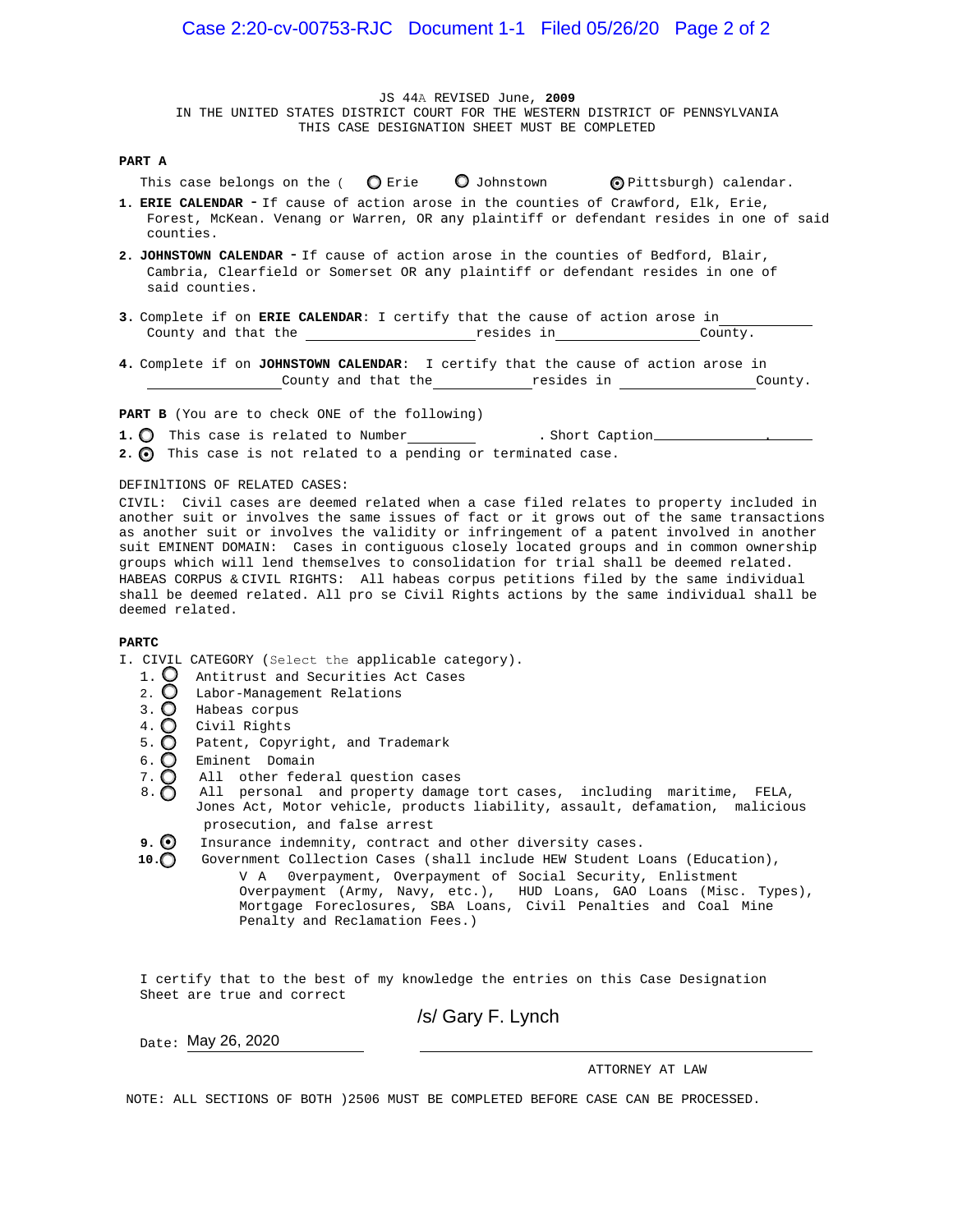AO 440 (Rev. 06/12) Summons in a Civil Action

## UNITED STATES DISTRICT COURT

for the

Western District of Pennsylvania

) ) ) ) ) ) ) ) ) ) ) )

BENJAMIN RAMEY, on behalf of himself and all others similarly situated,

*Plaintiff(s)*

THE PENNSYLVANIA STATE UNIVERSITY

v.  $\qquad \qquad$  Civil Action No.  $2:20$ -cv-753

*Defendant(s)*

### **SUMMONS IN A CIVIL ACTION**

To: *(Defendant's name and address)* THE PENNSYLVANIA STATE UNIVERSITY 227 West Beaver Avenue Suite 507 State College, PA 16801

A lawsuit has been filed against you.

Within 21 days after service of this summons on you (not counting the day you received it) — or 60 days if you are the United States or a United States agency, or an officer or employee of the United States described in Fed. R. Civ. P. 12 (a)(2) or  $(3)$  — you must serve on the plaintiff an answer to the attached complaint or a motion under Rule 12 of the Federal Rules of Civil Procedure. The answer or motion must be served on the plaintiff or plaintiff's attorney, whose name and address are: Carlson Lynch, LLP 1133 Penn Avenue, 5th Floor

Pittsburgh, PA 15222

If you fail to respond, judgment by default will be entered against you for the relief demanded in the complaint. You also must file your answer or motion with the court.

*CLERK OF COURT*

Date:

*Signature of Clerk or Deputy Clerk*